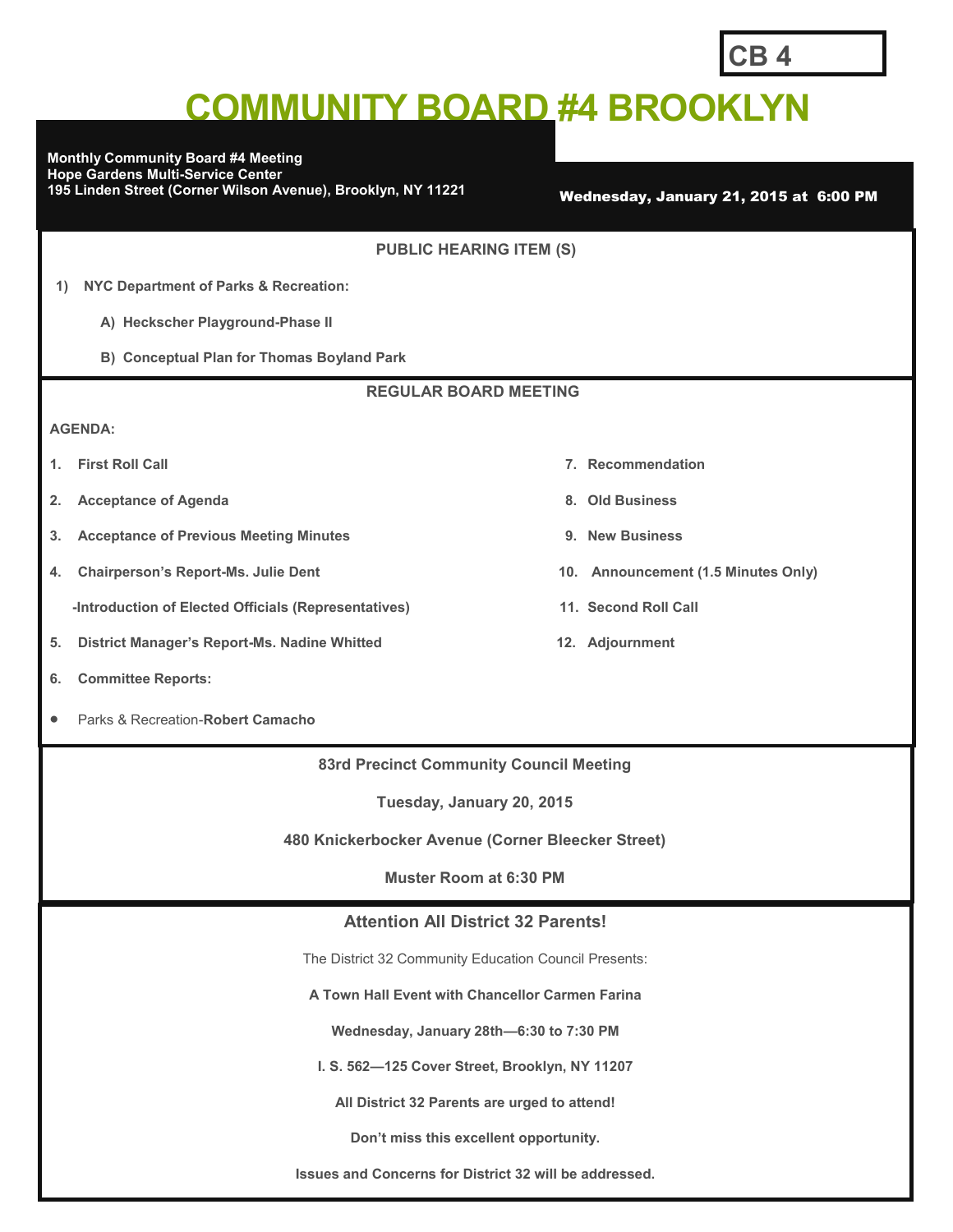# **Community Board #4** Pg. 2



ente

**Become A NYC Parks Lifeguard!**

**Sign up now for a great summer job!**

**Call 311 or visit www.nyc.gov**

**The Basics-Beaches are open from Memorial Day Weekend through Labor Day, and the pools are open from late June through Labor Day. Lifeguards work 48 hours each week and first-year lifeguards earn at least \$13.57 an hour, for a weekly salary of about \$650.**

**To qualify for the training you must:** 

- **Be able to swim 50 yards in 35 seconds with proper form.**
- **Have a minimum of 20/30 vision in one eye and 20/40 in the other without corrective lenses.**
- **Be at least 16 years old when the position begins.**

#### **Bushwick Support Center**

**Presents….Parenting Workshop**

Family Dynamics is offering 14 weeks of **FREE** workshops, to benefit the parents of the communities of Brooklyn.



**Orientation 02/02/2015**

- **Do you need someone to talk to?**
- **Do you fight with your kids?**
- **Are you experiencing tantrums with your kids?**
- **Are you and your partners not in agreement with Coparenting Strategies?**
- **Have you ever put your children up for adoption?**

Start Your Business in

2) R. 9.

**Bushwick**, Brooklyn

**Thursday, February 5, 5:45—8:00 PM**

**Audrey Johnson Learning Center—**272 Moffat Street, (Knickerbocker & Wilson Aves.), Bushwick, Brooklyn 11207

Three months ago, Vogue Magazine named Bushwick to be one of the "coolest" neighborhoods in the world, taking note of it's cutting edge art scene and late night eateries. Small businesses of all varieties are booming in Bushwick because of the diversity and determination of it's residents. Bushwick is the "go to" neighborhood to start your dream business.

**Three weeks from now, our Bushwick entrepreneurs and experts will share with you how they did it and answer your questions about how you can too!**

This event is free. To sign up, click or go to **www.yourfutureinbusiness.org/events** 

For information, 212-366-0033 or

**ownyourbusiness@fegs.org.**

### **Free Computer Workshops**

 **For Veterans Only**

**The Veterans Upward Bound Program is offering Free Computer Workshops**

**Basic:** Intro to PC, Keyboarding, Internet Basics

**Intermediate:** Microsoft Word, Excel Part 1 & 2

**Tuesdays and Thursdays: 6:00-9:30pm Rm. C-337**

Learn these skills in a friendly, helpful and supportive environment with other vets.

Open to all Veterans without a Bachelor's Degree –RSVP Required Limited Seating

For more information e-mail **vets@lagcc.cuny.edu or call (718) 482-5386**